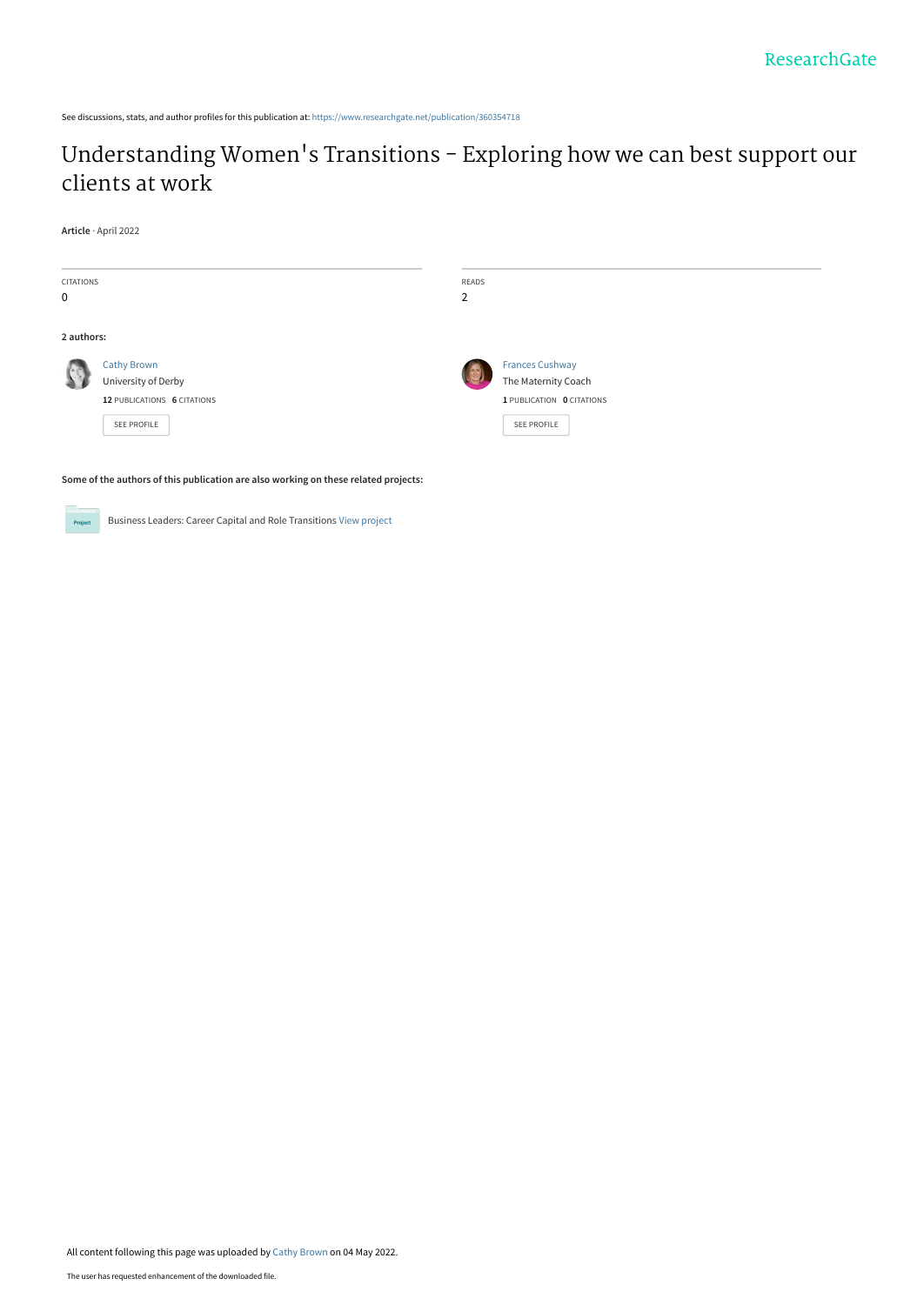**women face unique and complex transitions in their lifetime which can have a big impact on their careers, examples of which are motherhood or midlife.**

# **UNDERSTANDING WOMEN'S TRANSITIONS**



**PROFESSIONAL DEVELOPMENT & PRACTICE**

"



CATHY BROWN AND FRANCES **CUSHWAY** EXPLORE HOW WE CAN BEST SUPPORT OUR CLIENTS AT WORK

hen working with clients to support them through career transitions, we see much commonality in transitions experienced by both **M** hen working with clients to support them through career transitions, we see much commonality in transitions experienced by both men and women, such as life stages (leaving education, turning 40), redundancy or changing career. However, women face unique and complex transitions in their lifetime which can have a big impact on their careers, examples of which are motherhood or midlife. Within this article, we aim to enhance our understanding and explore how we may best support our clients.

#### **Learning from theory**

Career theory can help us to make sense of these transitions. For example, the evolution of motivations through our career can vary for men and women. Here, Mainiero and Sullivan's (2005) kaleidoscope model of careers provides a useful overview of these motivational changes and helps to put the transitions into perspective. They assert that, while both men and women are motivated by 'challenge' at the beginning of their careers, the transition to mid-career sees women more motivated by 'balance' while men are more motivated by 'authenticity' - whether they can be themselves following career decisions. The transition to late career sees this switch, with women looking for more 'authenticity' and men for more 'balance.' Interestingly, the authors felt the model applies regardless of whether women had children.



As well as differences in motivations, relationships can have differing significance in career decision-making for men and women. In O'Neill and Bilimoria's (2005) model of women's career development, three differences are highlighted, namely: weight placed on family responsibilities, developmental psychology (including neuroplasticity which is the ability of the brain to form and reorganise synaptic connections, especially in response to learning or experience or following injury) and the lack of role models at higher organisational

levels in certain industries. Of particular interest is the importance of relationships in women's career decisions at different stages in their lives.

55

#### **Making sense of transitions**

Transitions can be confusing times. Therefore it can be useful to understand more about them so that we can manage them better in our work and lives. As well as career theory, career texts can deepen our appreciation. Gratton and Scott (2017) emphasise how transitions can also be both restorative and reinventive, reassuring us that although disorientating, transitions can also be a time of growth.

For women transitioning to motherhood, this time brings a period of neuroplasticity unlike anything seen since adolescence. The brain rewires in response to both the pregnancy hormones and maternal experiences. As nature changes women to ensure the survival of their babies, this isn't always compatible with their careers. They see a change in their identity, priorities and values combined with their shifting motivations to find 'balance.' They feel the opposing forces of wanting to be the best mother they can, focusing on their relationship with and bonding with their baby, against the need to maintain a sense of self, distinct from that of being a mother through continuing with hobbies, interests, and a fulfilling career. They might also see the biggest drop in confidence they have experienced in their lives so far.

As well as motherhood, women can face challenges when moving into their mid-life (45-60 years old). The reason why women's mid-life may be such a challenging experience can be explained by the unique multi-layered shifts taking place (Gothard, 1996). These can take the form of inter-connected external (economic and social) and internal (physiological, biological and psychological) changes. Whilst challenging for men and women alike, women can often experience particular dynamics. Women often shoulder shifting caring responsibilities of children leaving (or arriving back), as well as for ageing parents. Biological changes associated with the menopause can have compounding physical and psychological implications, including fatigue, poor concentration and anxiety. Such changes can often lead us to desire more authenticity and question ourselves fundamentally: 'Who am I?' 'What do I want?'

#### **What can support us through transitions**

There is much that can support these transitions. Firstly, stepping back and understanding the complexity of what is going on at these times in women's lives can be hugely beneficial. This period of transition naturally brings uncertainty and can feel very messy and confusing. There are useful concepts and ideas that can help understand these transitions, such as the Bridges Transition Model.